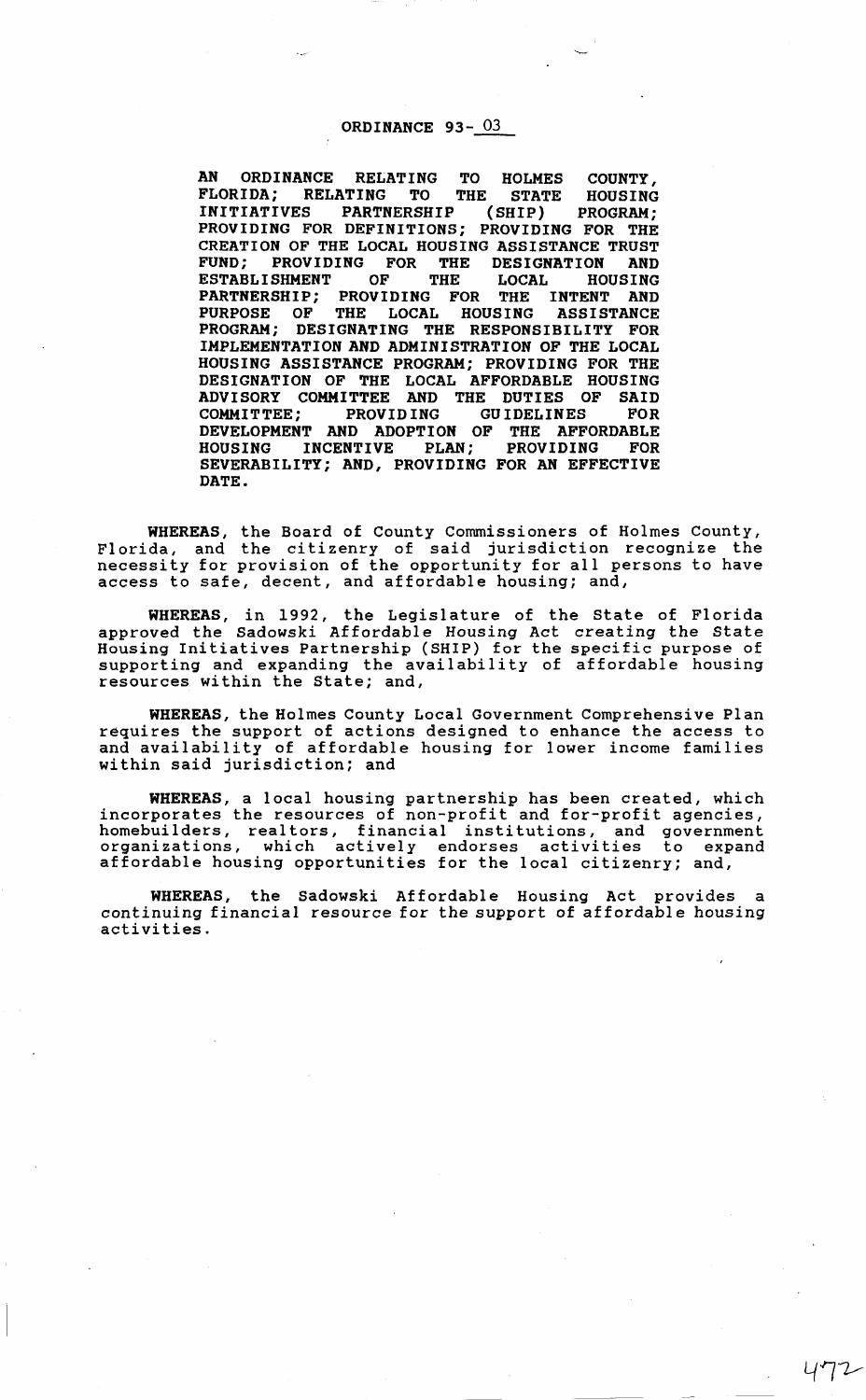NOW, THEREFORE, BE IT ORDAINED BY THE BOARD OF COUNTY COMMISSIONERS OF HOLMES COUNTY, FLORIDA, PROVIDING FOR AUTHORITY AND PURPOSE:

### SECTION I. SHORT TITLE

This Ordinance shall be known and may be cited as the HOLMES COUNTY AFFORDABLE HOUSING ORDINANCE.

# SECTION II. DECLARATION OF POLICY

It is hereby declared to be the policy of Holmes County, in the exercise of its police power for the public safety, public health, and general welfare, to support and encourage the initiatives which enhance the availability of and accessibility to affordable housing for all citizens of Holmes County, Florida. For purposes of this Ordinance and the provisions contained herein, housing is considered affordable to the extent that the monthly cost of such housing does not exceed thirty percent (30%) of the gross monthly income of persons or families with incomes at or below eighty percent (80%) of the County median family income adjusted for family size.

### SECTION III. PURPOSE

In accordance with and pursuant to the authority of the general laws of the State of Florida, and Chapters 125 and 420 of the Florida Statutes, this Ordinance specifies the requirements for the planning, implementation and receipt of funds under the State Housing Initiatives Partnership (SHIP) Program as governed by Chapter 420, Florida Statutes, and Rule 9I-37, Florida Administrative Code.

### SECTION IV. DEFINITION OF TERMS

For purposes of their use in this Ordinance, specific terms shall be defined as follows:

- 1. Adjusted for Family Size means adjusted in a manner which results in an income eligibility level that is lower for households having fewer than four people, or higher for households having more than four people, than the base income eligibility determined as provided in Florida Statutes, based upon a formula established by the U.S. Department of Housing and Urban Development.
- 2. Adjusted Gross Income means wages, income from assets, regular cash or non-cash contributions, and any other resources and benefits determined to be income by the U.S. Department of Housing and Urban Development adjusted for family size, minus the deductions under Section 61 of the Internal Revenue Code of 1986, as amended.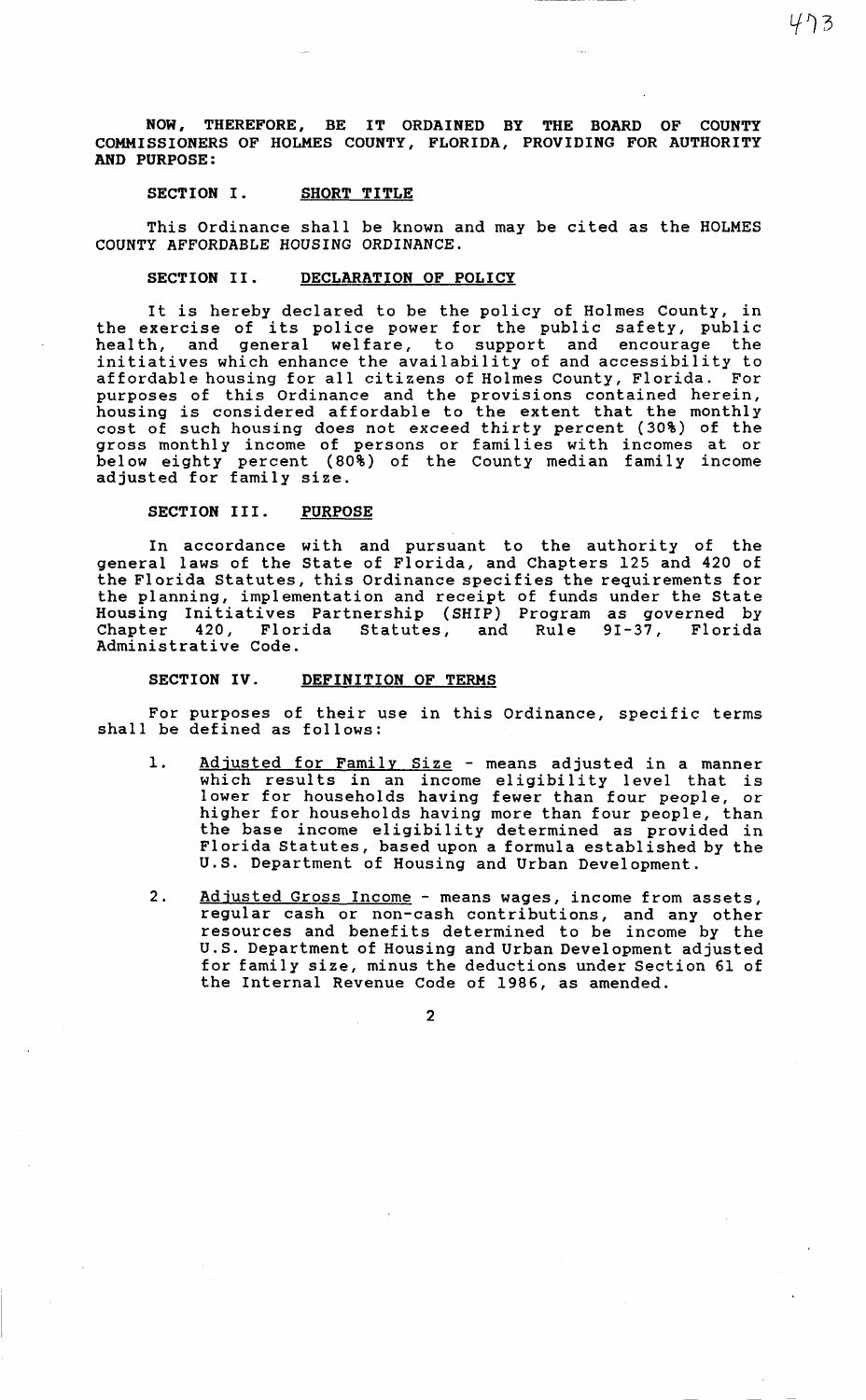- 3. Affordable means that monthly rents or monthly mortgage payments, including taxes and insurance, do not exceed thirty percent (30%) of that amount which represents the percentage of the median adjusted gross annual income for the households qualifying under the definitions of very low-income, low-income, or moderate-income persons.
- 4. Award means a loan, grant, or subsidy funded wholly or partially by the local housing distribution.
- 5. Community-Based Organization means a non-profit organization that has among its purposes the provision of affordable housing to persons who have special housing needs or have very low-income, low-income, or moderateincome within a designated area, which may include a municipality, a county, or more than one municipality or county, and maintains, through at least one-third of the organization's governing board, accountability to housing program beneficiaries and residents of the designated area.
- 6. Eligible Housing means any real and personal property which is designed and intended for the primary purpose of providing decent, safe and sanitary residential units that are designed to meet the standards of Chapter 553, Florida Statutes, for homeownership or rental for eligible persons as designated by the County or eligible<br>municipality participating in the Local Housing municipality participating Assistance Program.
- 7. Eligible Person means one or more persons or a family determined by the county to be of very low-income, lowincome or moderate-income according to the adjusted gross income of the resident with adjustment made for family size.
- 8. Eligible Sponsor means a community-based organization, a person, or a private or public for-profit or not-forprofit entity that applies for assistance under the Local Housing Assistance Program for the purpose of providing eligible housing for eligible persons.
- 9. Grant means a distribution of a portion of a local housing distribution to an eligible sponsor or eligible person to provide assistance under the Local Housing Assistance Program.
- 10. Homeownership means a distribution of a portion of a 1 ocal housing distribution to an eligible person or eligible sponsor for construction, rehabilitation, purchase, or lease-purchase financing of owner-occupied eligible housing.

3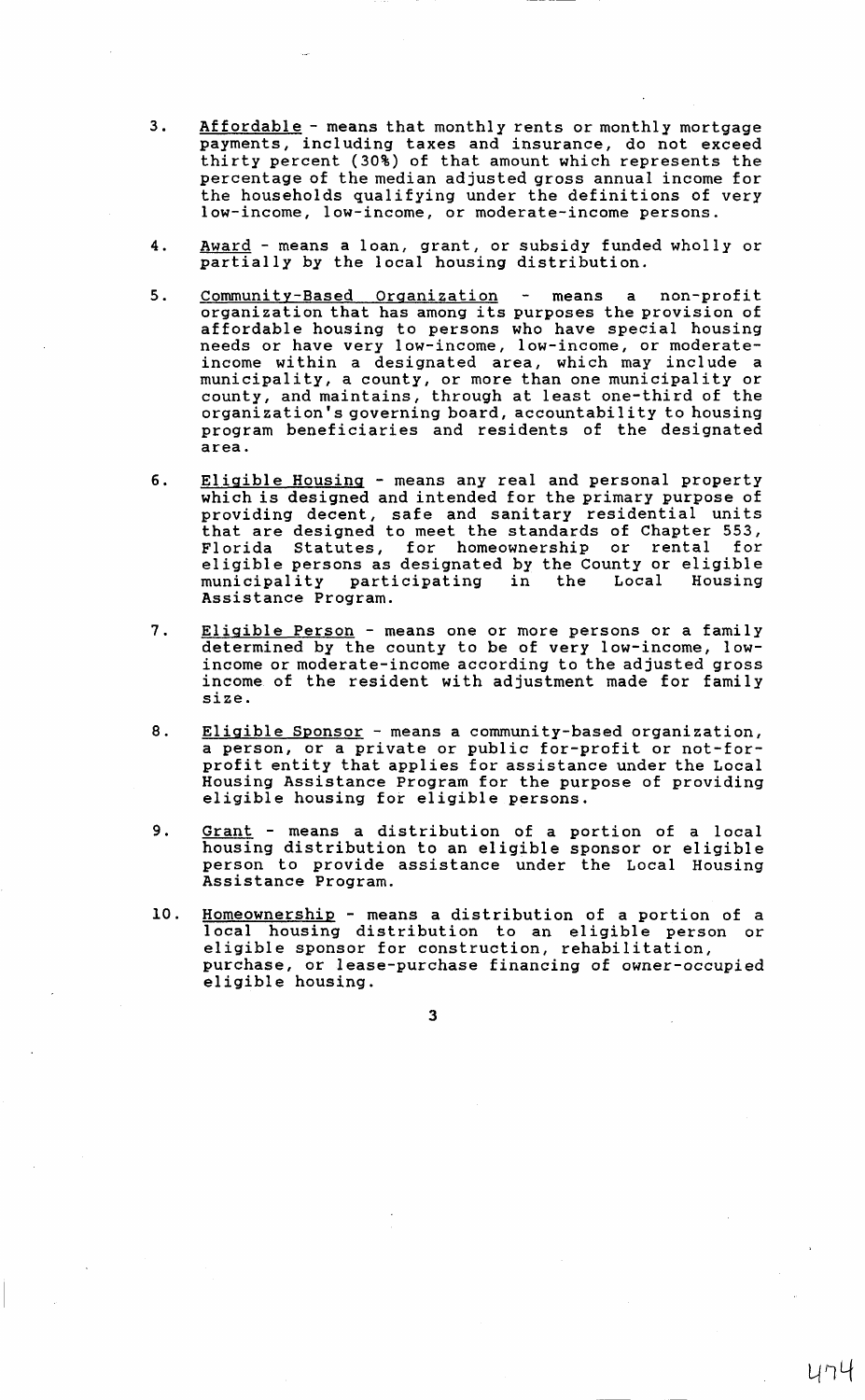11. Interlocal Entity - means any entity created pursuant to the provisions of Chapter 163, Part I, Florida Statutes, for the purpose of a joint local housing assistance program pursuant to the provisions of Section 420.9075(5), Florida Statutes, or for the purpose of a joint affordable housing incentive plan pursuant to the provisions of Section 420.9076(2), Florida Statutes.

- 12. Loan means a pledge of the local housing distribution monies to an eligible sponsor or eligible person to finance the acquisition, construction or rehabilitation of eligible housing.
- 13. Local Housing Assistance Plan means a concise description of the Local Housing Assistance Program adopted by Ordinance with an explanation of the way in which the program meets the requirements of this Ordinance and Sections 420.907 through 420.9079, Florida Statutes, and Rule 9I-37, Florida Administrative Code.
- 14. Local Housing Partnership means the implementation of the Local Housing Assistance Program in a manner that involves, but is not limited to: Holmes County,<br>community-based organizations. for-profit housing community-based organizations, for-profit housing developers, lending institutions, providers of developers, lending institutions, providers of<br>professional services relating to affordable housing, and service organizations working on behalf of persons with special housing needs. The term includes initiatives to<br>provide support services for housing program provide support services for housing beneficiaries such as training to prepare persons for the responsibility of homeownership, counseling of tenants, and the establishment of support services such as day care, health care, and transportation.
- 15. <u>Low-Income Person</u> means one or more persons or a family, not including students, that has a total annual adjusted gross household income that does not exceed eighty percent (80%) of the median annual adjusted gross income for households within the County. With respect to rental units, the low-income household's annual adjusted gross income at the time of initial occupancy may not exceed eighty percent (80%) of area median income adjusted for family size. While occupying the rental unit, the low-income household's annual gross income may increase to an amount not to exceed 140% of 80% of the State's median income adjusted for family size.
- 16. Moderate-Income Person means one or more persons or a family, not including students, that has a total annual adjusted gross income for the household that does not exceed 120% of the median annual adjusted gross income for households within the County. With respect to rental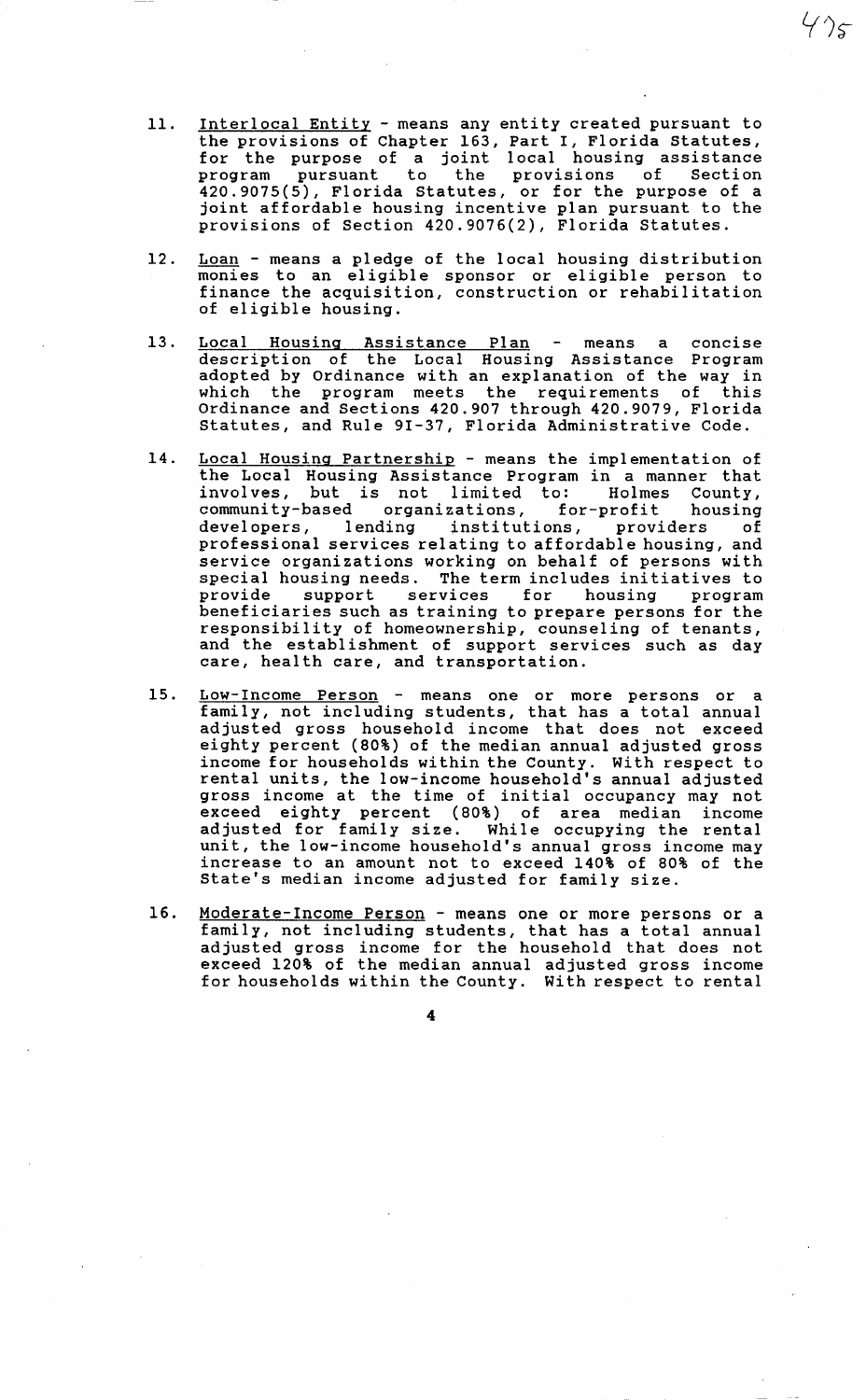units, the moderate income household's annual adjusted gross income at the time of initial occupancy may not exceed 120% of the area median income adjusted for family size. While occupying the rental unit, a moderate income household's annual adjusted gross income may increase to an amount not to exceed 140% of 120% of the State's median income adjusted for family size.

- 17. Personal Property means major appliances, including a freestanding refrigerator or stove, to be identified on the encumbering documents.
- 18. Persons Who Have Special Housing Needs means persons who have incomes not exceeding moderate-income and who because of particular social, economic, or health related<br>circumstances have greater difficulty acquiring or circumstances have greater difficulty acquiring maintaining affordable housing. Such persons may, for<br>example, encounter resistance to their residing in example, encounter resistance particular communities, increased housing costs resulting from unique needs, and high risk of institutionalization. Such persons may, but are not limited to, persons with<br>developmental disabilities; persons with mental disabilities; persons illness/chemical dependency; persons with AIDS and HIV disease; public assistance recipients; migrant and seasonal farmworkers; refugees and entrants; and the elderly and disabled adults.
- 19. <u>Student</u> means a person not living with his or her parent or guardian who is eligible to be claimed by the person's parent or guardian under the Federal Income Tax Code and who is enrolled at least half time in a secondary school, vocational school, community college, or university. The term does not include a person participating in a job training program approved by the County.
- 20. Very Low-Income Person means one or more persons or a family, not including students, that has a total annual adjusted gross household income that does not exceed fifty percent (50%) of the median annual adjusted gross income for households within the County. With respect to rental units, the very low-income person's annual income at the time of initial occupancy may not exceed 50% adjusted for family size. While occupying the rental unit, a very low income person's annual income may increase to an amount not to exceed 140% of 50% of the State's median income adjusted for family size.

5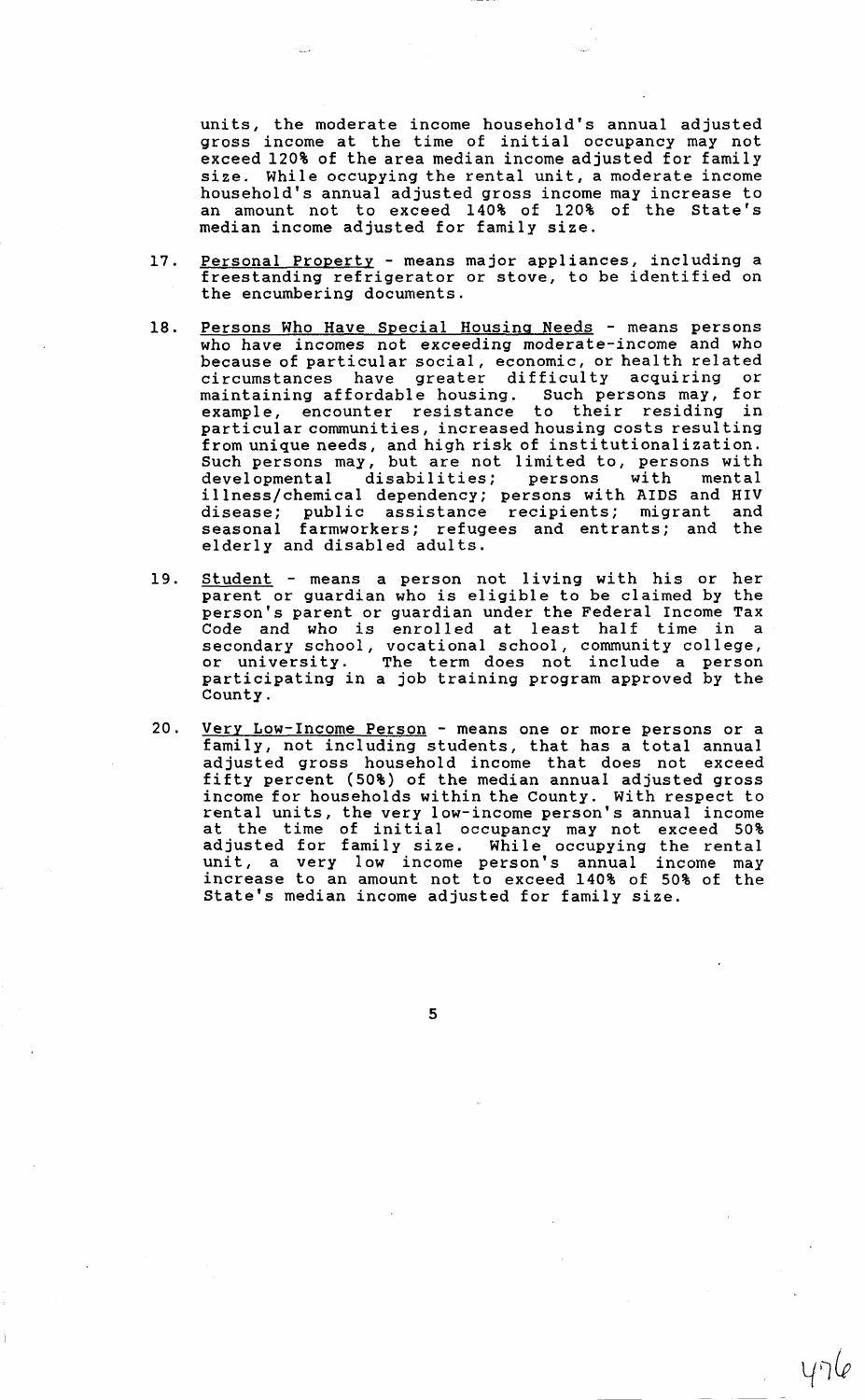## SECTION V. LOCAL HOUSING ASSISTANCE TRUST FUND

477

A. There shall be created within the official fiscal and accounting records of the Board of County Commissioners of Holmes County, a specially designated and dedicated AFFORDABLE HOUSING TRUST FUND, hereinafter referred to as the "FUND." The FUND shall be created within thirty (30) days of the effective date of this Ordinance. Said FUND shall be solely reserved for the deposit and expenditure of funds in support of the Local Housing Assistance Program as required by Chapter 420, Florida Statutes, and Rule 9I-37, Florida Administrative Code. Said FUND shall be audited annually and the financial condition thereof shall be separately stated in the audited financial statements of the County. Copies of said audit shall be provided to the Florida Housing Finance Agency, the Florida Department of Community Affairs and/or other agencies as designated by the State of Florida.

B. Until utilized for the purposes thereof, monies in the AFFORDABLE HOUSING TRUST FUND shall be held in trust by the County solely for use pursuant to the Local Housing Assistance Program. All Local Housing Assistance Program income, including investment earnings, shall be retained in the Local AFFORDABLE HOUSING TRUST FUND and used for the purposes thereof. No expenditure, other than for administration and implementation of the Local Housing Assistance Program may be made from this trust fund.

## SECTION VI. DESIGNATION AND ESTABLISHMENT OF LOCAL HOUSING **PARTNERSHIP**

A. There is hereby created, the Holmes County HOUSING ASSISTANCE PARTNERSHIP, hereinafter referred to as the "PARTNERSHIP," which shal 1 support and assist in the development of the strategies, approaches and plans associated with the implementation of the HOLMES COUNTY HOUSING ASSISTANCE PROGRAM, hereinafter referred to as the "PROGRAM," and shall ensure utilization of SHIP funds in conformity with provisions of Chapter 420.907-9079, Florida Statutes, and Rule 9I-37, Florida Administrative Code. Said PROGRAM requirements and guidelines shall be created and implemented by the Holmes County Housing Assistance PARTNERSHIP, which shall be comprised of not more than twenty (20), but, not less than ten (10) members representing the<br>various entities delineated in Rule 9I-37.002(18), Florida entities delineated in Rule 9I-37.002(18), Administrative Code. The members shall be appointed by action of the Holmes County Board of County Commissioners. All meetings of said PARTNERSHIP shall be open to the public and shall be in accessible locations within Holmes County. The PROGRAM requirements and guidelines describing the utilization of SHIP funds shall be adopted by the Holmes County Board of County Commissioners upon recommendation of the PARTNERSHIP. The PARTNERSHIP shall implement the PROGRAM in a manner that provides support services for housing program beneficiaries such as training to prepare persons for the responsibility of homeownership,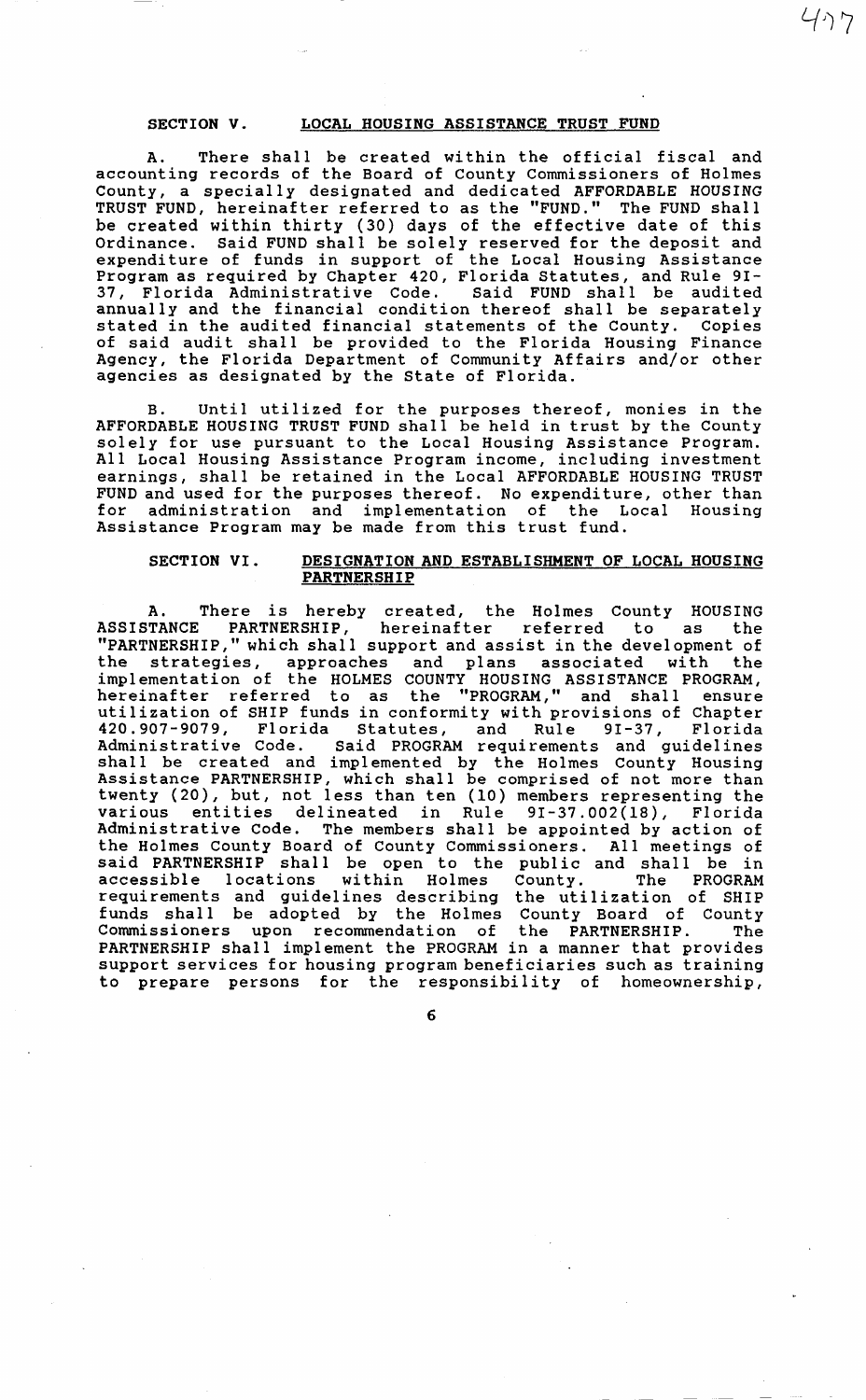counseling of tenants, and the establishment of support services such as day care, health care, and transportation.

B. In implementing the local housing assistance PROGRAM the Local Housing PARTNERSHIP shall ensure:

1. Advertise the availability of a housing assistance PROGRAM in a newspaper of general circulation and periodicals serving ethnic and diverse neighborhoods, at least thirty (30) days before the beginning of any application period.

2. Adopt a maximum award schedule or system of awards to comply with the following criteria:

a. Sixty-five percent (65%) of the funds shall be reserved for homeownership for eligible persons.

b. Seventy-five percent (75%) of the funds shall be reserved for rehabilitation, or emergency repair of eligible housing.

c. The sales price of new or existing eligible housing shall not exceed ninety percent (90%) of the median area purchase price for the area where the eligible housing is located as established by the United States Department of Treasury in accordance with Section 3(b)(2) of the United States Housing Act of 1937.

d. All units rehabilitated or otherwise assisted with PROGRAM funds shall be occupied by very low-income, lowincome, or moderate-income persons and persons who have special housing needs. At least thirty percent (30%) of units must be occupied by very low-income persons and at least another thirty percent (30%) by low-income persons. The remainder shall be occupied by persons who have special housing needs, very lowincome, low-income, or moderate-income persons.

e. The amount of monthly mortgage payments or the amount of monthly rents charged by the eligible sponsor or its designee must be affordable to eligible persons.

f. Loans shall be provided for periods not exceeding thirty (30) years except for deferred payment loans.

g. Eligible owner-occupied housing constructed, rehabilitated, or otherwise assisted from proceeds provided from the Local Housing Assistance PROGRAM shall be subject to subsidy recapture provisions which are identical to those specified in Section 143(m) of the Internal Revenue Code of 1986.

h. Eligible rental housing construated, rehabilitated, or otherwise assisted from proceeds provided from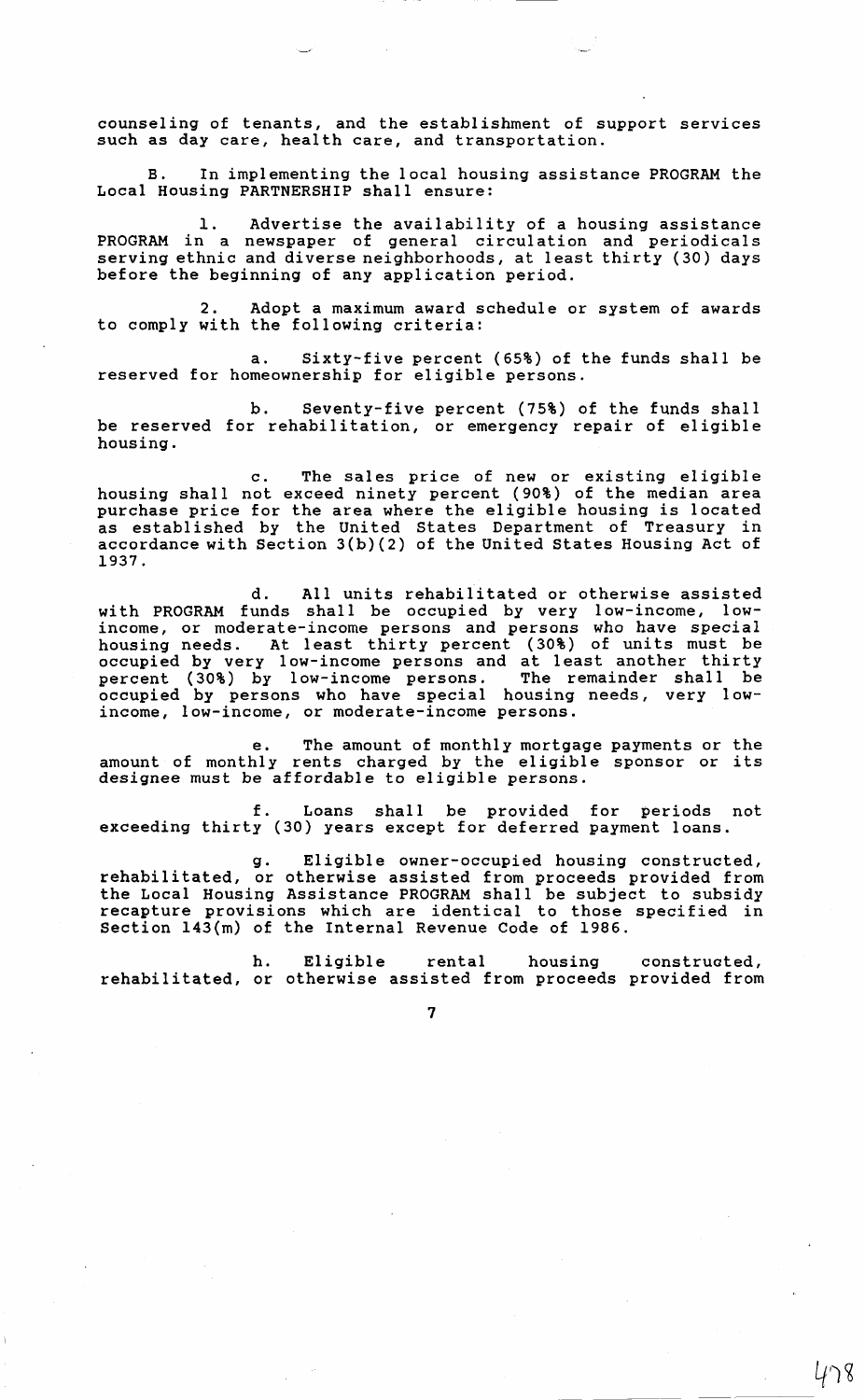the Local Housing Assistance PROGRAM shall be reserved for eligible persons for the greater of fifteen (15) years or the term of the assistance, whichever is longer. Eligible sponsors who offer assistance, whichever is longer. eligible rental housing for sale before fifteen (15) years or that have remaining mortgages funded under the Local Housing Assistance PROGRAM must give a first right of refusal to eligible non-profit organizations for purchase at current market value for continued occupancy by eligible persons.

179

i. The cost per unit and the maximum cost per unit for eligible housing benefiting from awards made pursuant to the Local Housing Assistance PROGRAM shall be established by Resolution of the Holmes County Board of County Commissioners.

j. The County shall approve the qualification system for applications for awards as recommended by the system for applications for awards as recommended by the<br>PARTNERSHIP for consistency with the intent of its Local Housing Assistance PROGRAM and Section 420.907-9079, Florida Statutes, and Rule 9I-37, Florida Administrative Code.

k. The Local Housing PARTNERSHIP shall, through the local administrative entity, annually monitor and determine<br>tenant eligibility and amount of subsidy for rental tenant eligibility and amount of subsidy projects/developments pursuant to the provisions of this Ordinance, Sections 420.907-9079, Florida Statutes, and Rule 9I-37.015, Florida Administrative Code.

#### SECTION VII. INTENT AND PURPOSE OF THE LOCAL HOUSING ASSISTANCE PROGRAM

A. The intent and purpose of the Local Housing Assistance PROGRAM is:

1. To increase the availability of affordable housing units by combining local resources and cost-saving measures into a Local Housing PARTNERSHIP and using private and public funds to reduce the cost of housing;

2. To promote more compact urban development and assist in achieving the growth management goals contained in the adopted local comprehensive plan, by allowing more efficient use of land so as to provide housing units that are affordable to persons who have special housing needs, very low-income, low-income, or moderateincome;

3. To promote innovative design of eligible housing that provides cost savings; flexible design options for housing and development such as the combination of architectural styles, building forms, and development requirements; and positive design alternatives, without compromising the quality of the eligible housing;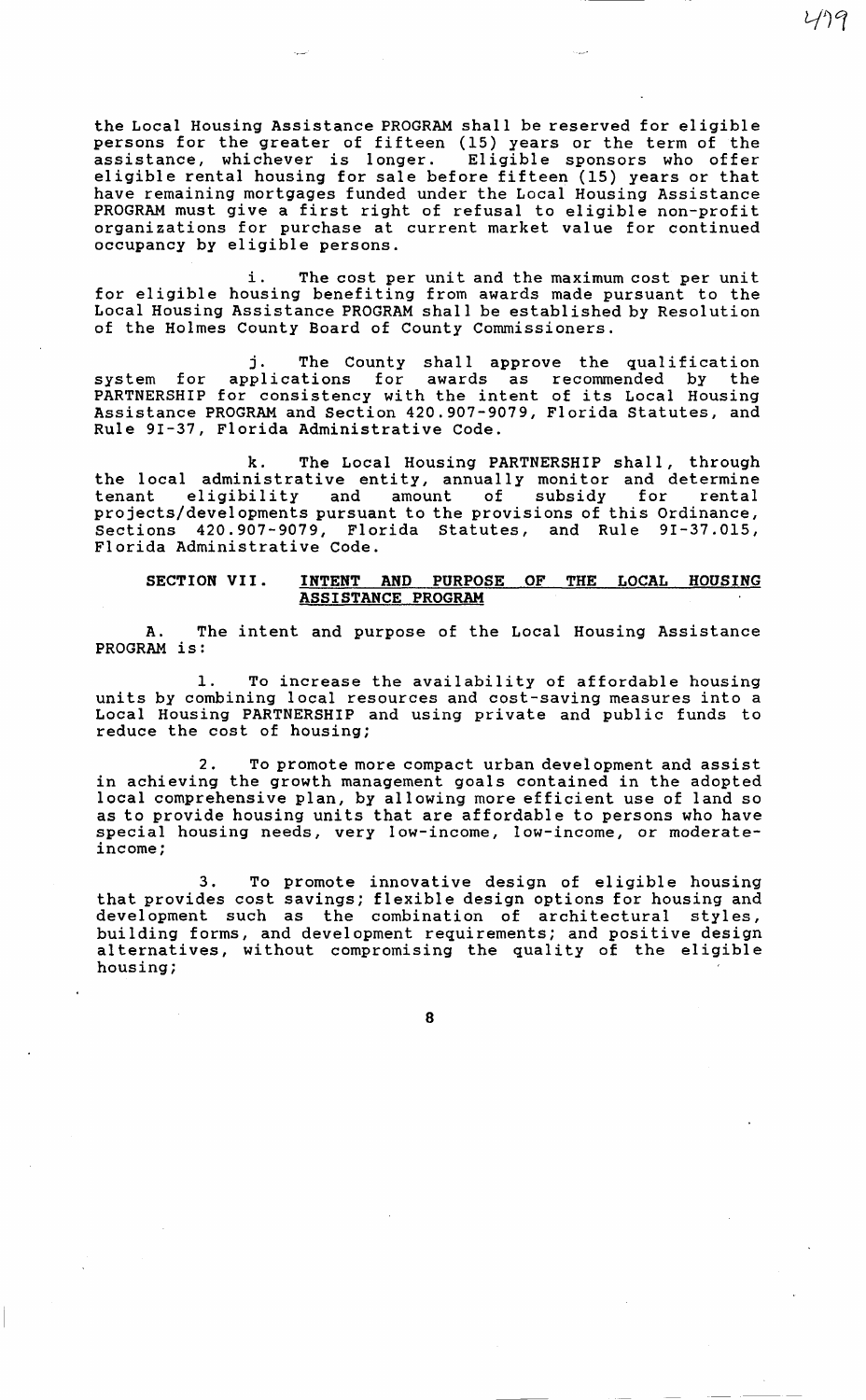4. To promote mixed-income housing in urban, suburban, and rural areas so as to provide increased housing and economic opportunities for persons who have special housing needs and who are very low-income, low-income, or moderate-income; and,

5. To develop the organizational and technical capacity of community-based organizations so as to optimize the role of such organizations in the production of affordable housing.

## SECTION VIII. ESTABLISHMENT OF THE LOCAL HOUSING ASSISTANCE PROGRAM

A. There is hereby created, the HOLMES COUNTY HOUSING ASSISTANCE PROGRAM, hereinafter referred to as the "PROGRAM," which shall designate the strategies, approaches, and plans associated with the utilization of SHIP funds in conformity with provisions of Chapter 420, Florida Statutes, and Rule 9I-37.006, Florida Administrative Code.

B. The PARTNERSHIP shall use the funds received from the State pursuant to the SHIP Act to implement the PROGRAM. The SHIP funds shall be generally distributed among the following locally designed strategies:

1. SHIP funds may be utilized to provide local cash matching for obtaining federal housing grants or programs. SHIP funds expended for this purpose shall be allocated only for activities which are dually eligible under Chapter 420, Florida Statutes, and the governing Federal Regulations or Florida Statutes.

2. SHIP funds may be used to provide down-payment assistance, construction subsidies, mortgage reduction payments, mortgage interest rate subsidies, and/or direct mortgage loans to very low, low and/or moderate-income families to allow said families to purchase newly constructed or existing affordable housing in accordance with provisions of Chapter 420, Florida Statutes. Specific activities may include:

a. Rehabilitation/Reconstruction: Funds may be used to provide flexible low interest loan and deferred loan/grant assistance to eligible homeowners living in severely substandard housing as necessary to rehabilitate the housing unit in conformance with local building codes and/or to construct a conformance with focal building codes and/of to construct<br>replacement unit if rehabilitation is not economically viable.

b. Impact Fee Assistance: Funds may be made available for the payment of impact fees for eligible housing for eligible persons.

c. New Construction: Eligible sponsors may be awarded funds to construct eligible housing for eligible low and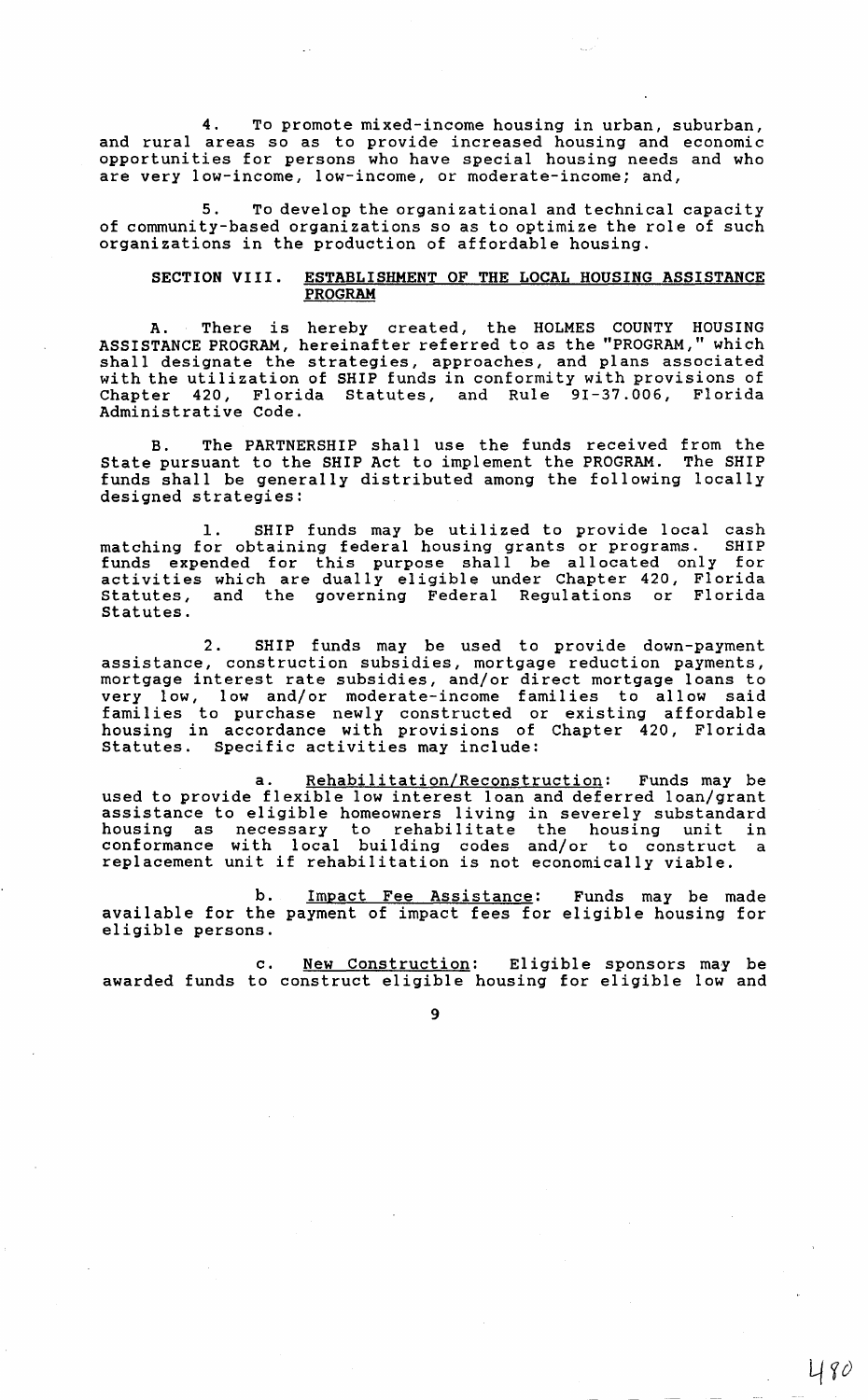moderate income first time homebuyers. This strategy will involve the participation of local lenders providing mortgage financing and local for-profit and non-profit developers/builders providing housing development and construction services.

 $481$ 

d. Homebuyer Assistance: Funds may be utilized to assist eligible persons in attaining homeownership through mortgage subsidy/write-down, interest rate reductions, and/or low or no interest loans for down payments and closing costs associated with the purchase of newly constructed or existing affordable housing. This strategy shall require the participation of local financial institutions for private mortgage financing for eligible families. The capability of this program to aid in meeting the Community Reinvestment Act requirements for such lenders will be a primary focus.

e. Acquisition/Rehabilitation: Funds may be used to acquire existing properties and to the extent necessary rehabilitate such properties for resale at discounted prices to eligible families.

3. SHIP funds may be used to supplement existing Florida Housing Finance Agency projects or activities undertaken within Holmes County, such as the State Apartment Incentive Loan Program established under Section 420.5087, Florida Statutes, and<br>Homeownership Assistance Program established under Section Homeownership Assistance Program established 420.5088, Florida Statutes.

4. SHIP funds may be used to provide emergency housing repairs through existing weatherization program service providers pursuant to Sections 409.509-5093, Florida Statutes.

c. Based upon program plans and objectives, Holmes County shall generally utilize the available SHIP non-administrative funds during the Fiscal Years 1992-1995 PROGRAM period in support of the above noted strategies as follows:

a. Approximately 75% of available SHIP funds shall target housing rehabilitation/ reconstruction for eligible very low, low and moderate-income homeowners.

b. Approximately 20% of available SHIP funds will be reserved for use in support of and/or as local matching for existing federal housing programs, such as the Farmers Home Administration, Section 504 Homeowner Rehabilitation Program, and to provide emergency housing repairs through existing weatherization program service providers currently operating in Holmes County.

c. Approximately 05% of available SHIP funds will be reserved for use in support of and/or as local matching for obtaining Federal housing grants or programs and/or State financed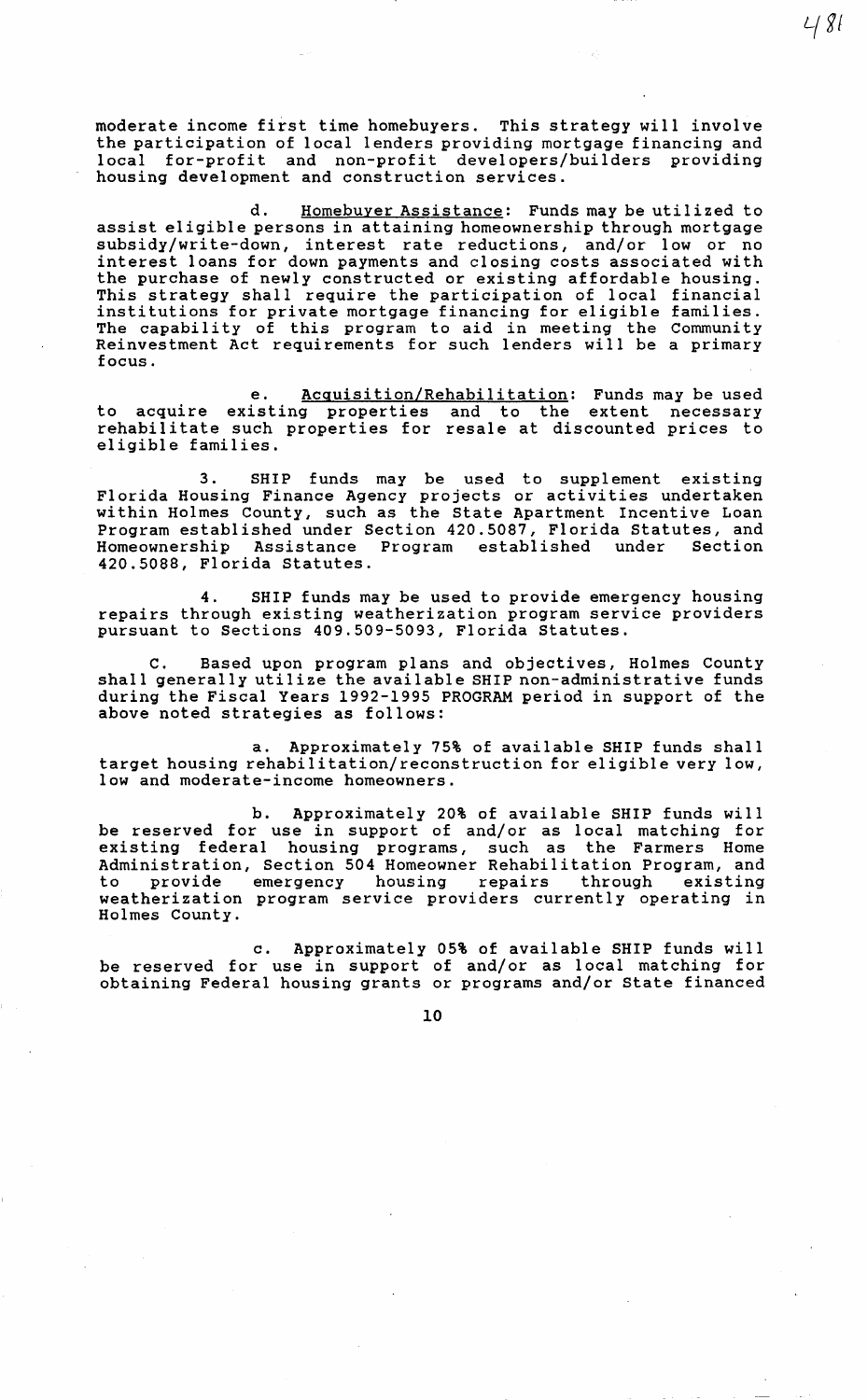housing programs administered by the Florida Housing Finance Agency, Florida Department of Community Affairs, or their respective offices or affiliated agencies.

The Holmes County Board of County Commissioners shall have the authority to alter the percentage distribution of SHIP funds, not more frequently than annually, by duly approved Resolution of the Board, without necessity for formal amendment of this enabling Ordinance. Such alteration shall be completed and submitted to the Florida Housing Finance Agency in conformity with the SHIP Plan amendment process provided for in Rule 9I-37, Florida Administrative Code.

D. The County hereby specifically finds the cost of administering the Local Housing Assistance PROGRAM shall not exceed ten percent (10%) of the funding received from the state pursuant to the State Housing Initiatives Partnership Act. The County finds that up to ten percent (10%) of the available funds may be required<br>to support administrative costs based upon: paperwork and to support administrative costs based upon: paperwork and reporting requirements for application and receipt of funds, program monitoring requirements, staff support for advisory committee activities, fiscal management and control, level of ongoing staff liaison with various organizations and agencies, administrative effort necessary to legally integrate varied rules and regulations of SHIP and other housing programs, and general project management and data collection.

E. The Local Housing Assistance PROGRAM shall include all other lawful objectives not previously listed if said objectives have been adopted by Resolution of the Board of County Commissioners into the Local Housing Assistance PLAN in the manner provided for by Sections 420.907-9079, Florida Statutes and Rule 9I-37, Florida Administrative Code.

### SECTION IX. SHIP PROGRAM ADMINISTRATION AND IMPLEMENTATION

A. The Local Housing PARTNERSHIP shall be responsible for general oversight of the Local Housing Assistance PROGRAM.

Responsibility for the planning, implementation and administration of the Holmes County Affordable Housing PROGRAM, on behalf of Holmes County, shall be provided under contract and denoted as follows:

> WEST FLORIDA REGIONAL PLANNING COUNCIL P.O. Box 486 Pensacola, Florida 32593-0486 (904) 444-8910 SUNCOM: (904) 693-8910 1-800-226-8914 FAX: (904) 444-8967

> > 11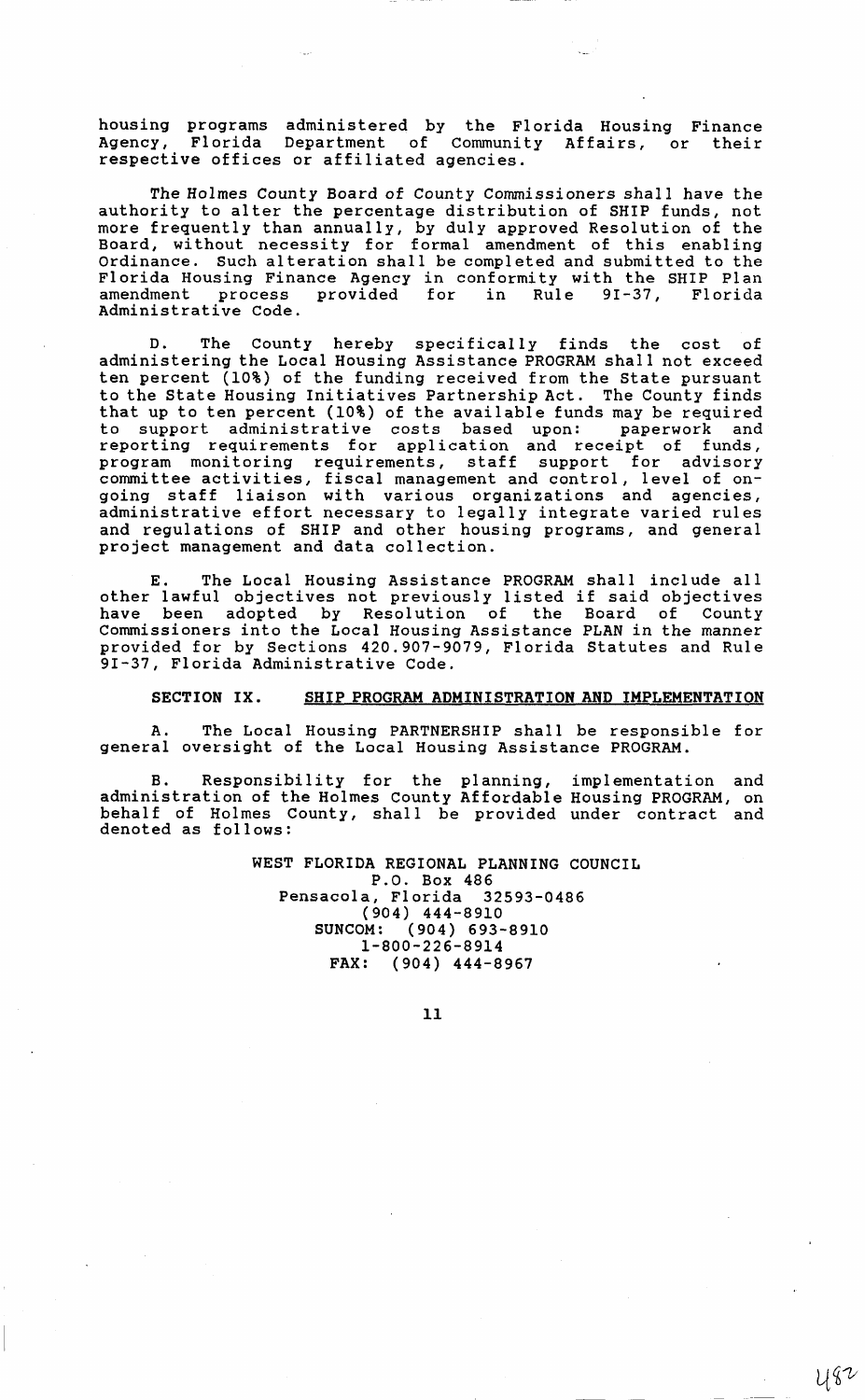The Board of County Commissioners may change the designated administering entity by Resolution approved by majority vote of the Board. Such action shall not require amendment of this Ordinance. The designated administering entity shall have the following responsibilities:

483

1. To work with the Local Housing PARTNERSHIP to<br>he success of the PROGRAM and provide advice and monitor the success of the PROGRAM and provide advice suggestions regarding the potential for improvement of the PROGRAM from year to year.

2. To coordinate with the Florida Housing Finance Agency in facilitating the funding of the State Apartment Incentive Loan (SAIL) Program loans, in setting up advertisements and workshops to advise potential homebuyers of the Homeownership Assistance Program (HAP), and informing non-profit developers and community-based organizations of the Housing Predevelopment Trust Fund (HPTF) program, as necessary.

3. To work with the Local Housing PARTNERSHIP to coordinate local programs such as community loan funds, coordinate local programs such as community loan funds,<br>inclusionary housing programs, and linkage programs, with State programs such as the Housing Predevel opment Trust Fund, Homeownership Assistance Program (HAP), Single Fami 1 y Mortgage Revenue Bond (MRB) Program, and State Apartment Incentive Loan (SAIL) Program, and with federal programs such as the Community Development Block Grant (CDBG) Program and the Farmers Home Administration homeowner programs so as to maximize the production and preservation of eligible housing through the PROGRAM.

c. The total amount paid for any administrative expenses in connection with the Local Housing Assistance PROGRAM shall not exceed ten percent (10%) of the proceeds of the local SHIP funding distribution.

D. The County shall not treat as administrative expenses any costs previously borne by another funding source which could or may continue to be available from or paid by the said funding source at the time the Local Housing Assistance PLAN is submitted.

E. The County, the Local Housing PARTNERSHIP, and all eligible sponsors shall not discriminate in the loan application process involving eligible persons and eligible housing on the basis of race, creed, religion, color, age, sex, sexual preference, marital status, familial status, national origin, or handicap.

F. The County shall comply with rules and regulations of the Florida Housing Finance reporting by the County Assistance PROGRAM. Agency in connection with required Agency in connection with required<br>of compliance with its Local Housing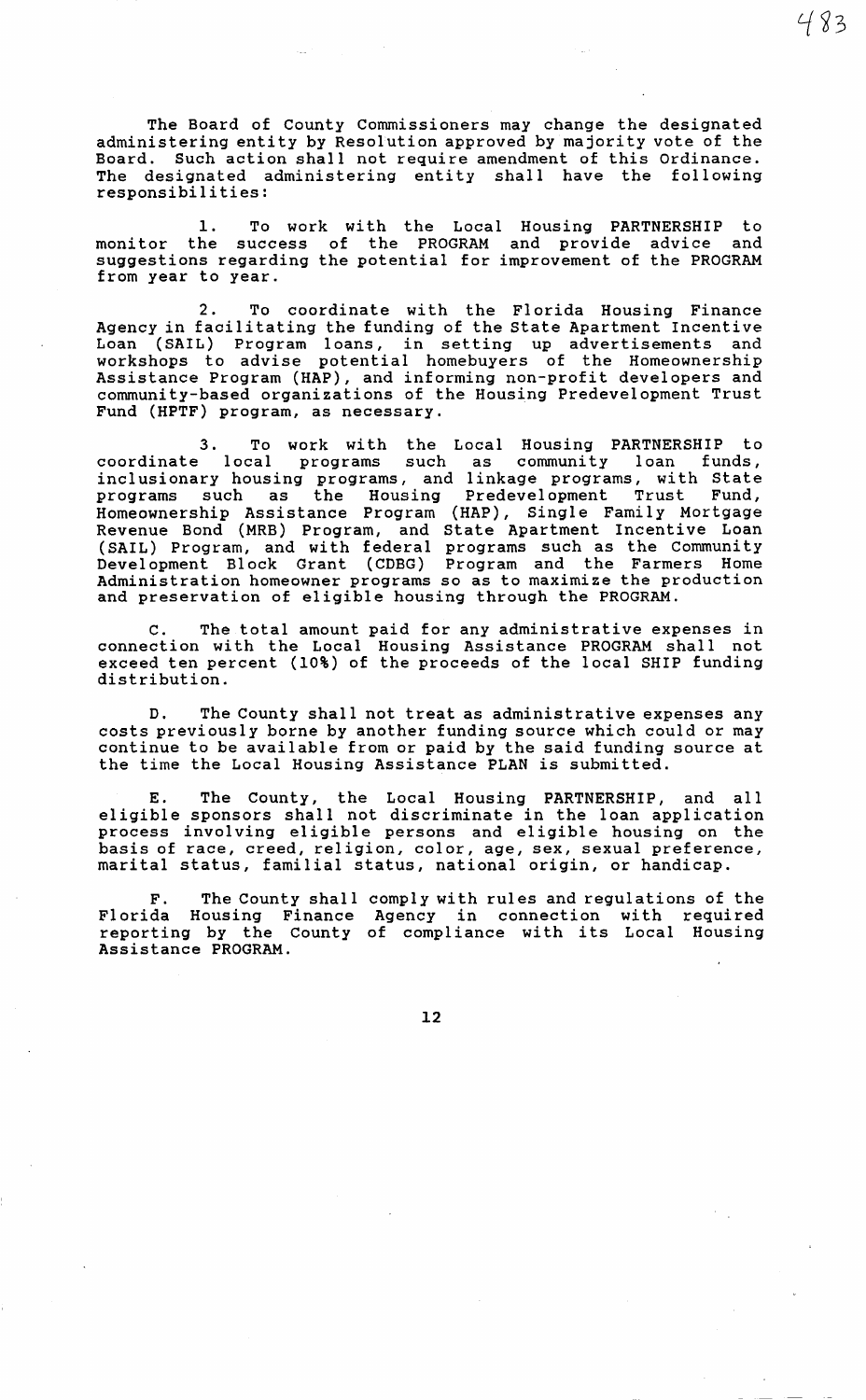G. Prior to receiving an award, all eligible persons or eligible sponsors shall enter into an agreement to comply with the affordable housing criteria provided under Sections 420.907-9079, Florida Statutes, and this Ordinance. All eligible persons or eligible sponsors shall include in the deed transferring ownership of the property to the eligible person or eligible sponsor a covenant agreeing to comply with the terms of the above described laws which covenant will run with the land, or in the alternative, the agreement shall be made part of the mortgage agreement. Failure to comply with the covenant in the mortgage shall result in a default of the mortgage with all remedies and rights for enforcement incuring to the benefit of the County.

H. Eligible sponsors receiving assistance from both the State Housing Initiatives Partnership (SHIP) Program and the Low Income Housing Tax Credit (LIHTC) Program, shall be required to comply with the income, affordability, and other LIHTC requirements. Similarly, any eligible housing receiving assistance from SHIP and other Federal programs shall be required to comply with any requirements specified by the Federal program in addition to SHIP requirements.

### SECTION X. AFFORDABLE HOUSING ADVISORY COMMITTEE

A. The Holmes County AFFORDABLE HOUSING COMMITTEE, hereinafter referred to as the "COMMITTEE," has been created consisting of a total of nine (9) members meeting the approval of the Holmes County Board of County Commissioners. Appointment of individual members to the COMMITTEE shall be by Resolution of the Board of County Commissioners. A majority of the membership of said COMMITTEE shall be required to conduct official business, and all COMMITTEE meetings shall be publicly advertised or noticed in the local print media having the largest county-wide circulation.

B. of each of the following interests, plus three (3) at-large members: Said COMMITTEE shall be comprised of one representative

- 1. Labor engaged in homebuilding.<br>2. Advocacy for low income person
- 2. Advocacy for low income persons.<br>3. Affordable housing providers.
- 3. Affordable housing providers.<br>4. Real estate professionals.
- 2. Heal estate professionals.
- 5. Residential homebuilders.
- 5. Residential homebuilders.<br>6. Banking or mortgage banking industry.

C. The COMMITTEE shall serve in an advisory capacity and shall minimally perform the review functions stipulated in Section 420. 9076, Florida Statutes, including the development of recommendations to the Holmes County Board of County Commissioners regarding actions to address impediments to the provision of affordable housing, and/or to create incentives or support expansion of affordable housing opportunities within the local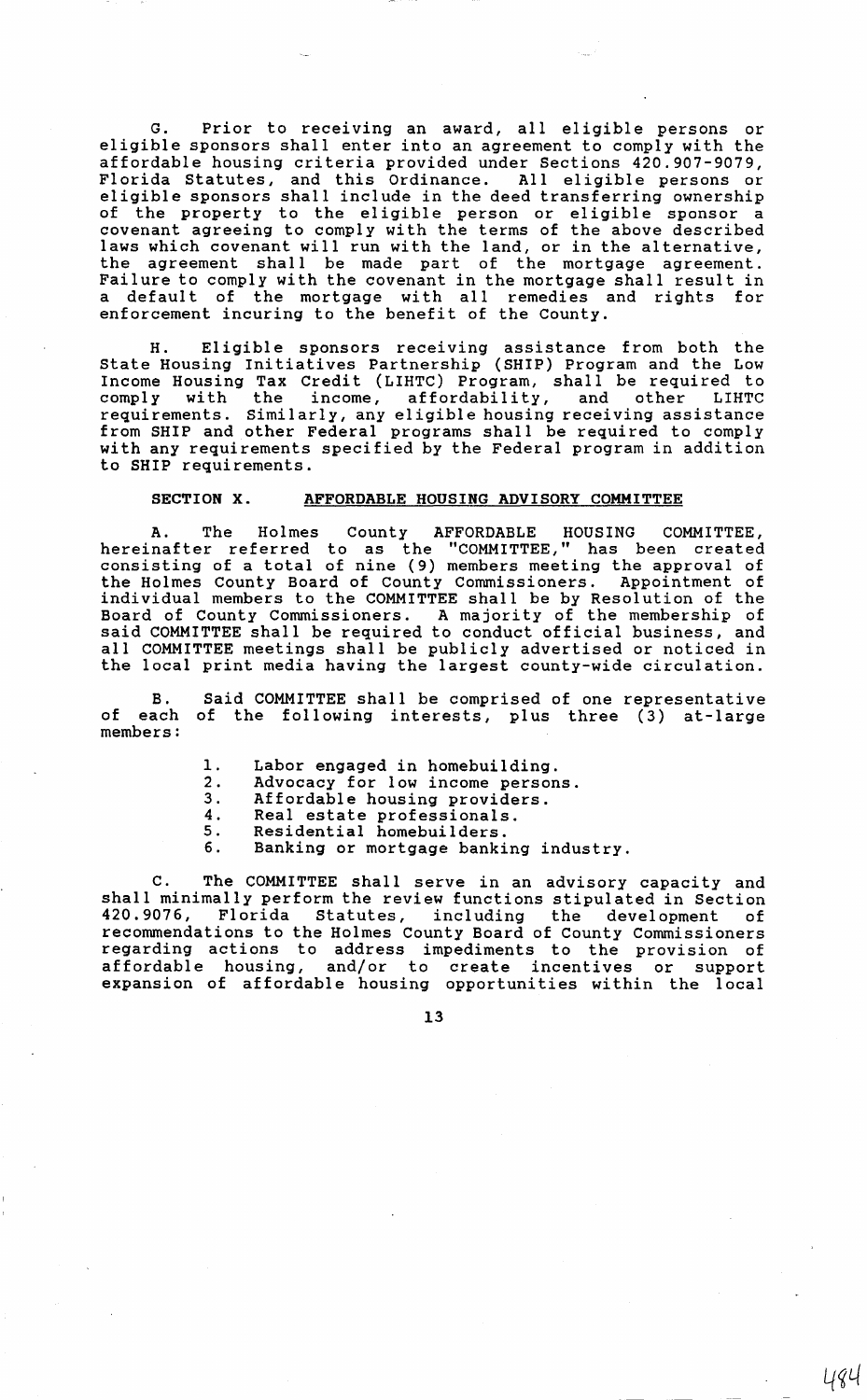area. Said recommendations shall be in the form of a Local AFFORDABLE HOUSING INCENTIVE PLAN which shall be presented to the Holmes County Board of County Commissioners. Within ninety (90) days of official presentation of the Incentive PLAN to the Board, the PLAN shall be adopted by Ordinance of the Holmes County Board of County Commissioners.

 $485$ 

D. Members shall initially serve for three-year terms and may be reappointed for subsequent terms.

E. Meetings shall be held monthly for the first year of COMMITTEE existence and quarterly, or more freqently, thereafter.

F. The COMMITTEE shall comply with the Government in the Sunshine Law, the public records law, and the special provisions regarding notice of the Local AFFORDABLE HOUSING INCENTIVE PLAN considerations found in Chapter 420.9076, Florida Statutes. Minutes of the meeting shall he kept by the designated Minutes of the me<br>administering entity.

G. The COMMITTEE shall annually elect a Chairperson, Vice-G. The COMMITTEE Shail annually elect a Chairperson, vice-<br>Chairperson, and such other offices as it deems necessary. The Chairperson is charged with the duty of conducting meetings in a manner consistent with law.

H. Staff, administrative and facility support for the COMMITTEE shall be provided by the designated administrative entity of the Holmes County Board of County Commissioners.

I. The COMMITTEE shall review the established policies and procedures, ordinances, land development regulations, and adopted local comprehensive plan of the County, and shall recommend specific initiatives to encourage or facilitate affordable housing while protecting the ability of the property to appreciate in value.

J. Recommendations may include the modification or repeal of existing policies, procedures, ordinances, regulations, or plan provisions. At a minimum, the COMMITTEE shall make recommendations on affordable housing incentives in the following areas:

1. The affordable housing definition in the appointing resolution.

2. The expedited processing of permits for affordable housing projects.

3. The modification of impact fee requirements, including reduction or waiver of fees and alternative methods of fee payment.

4. The allowance of increased density levels.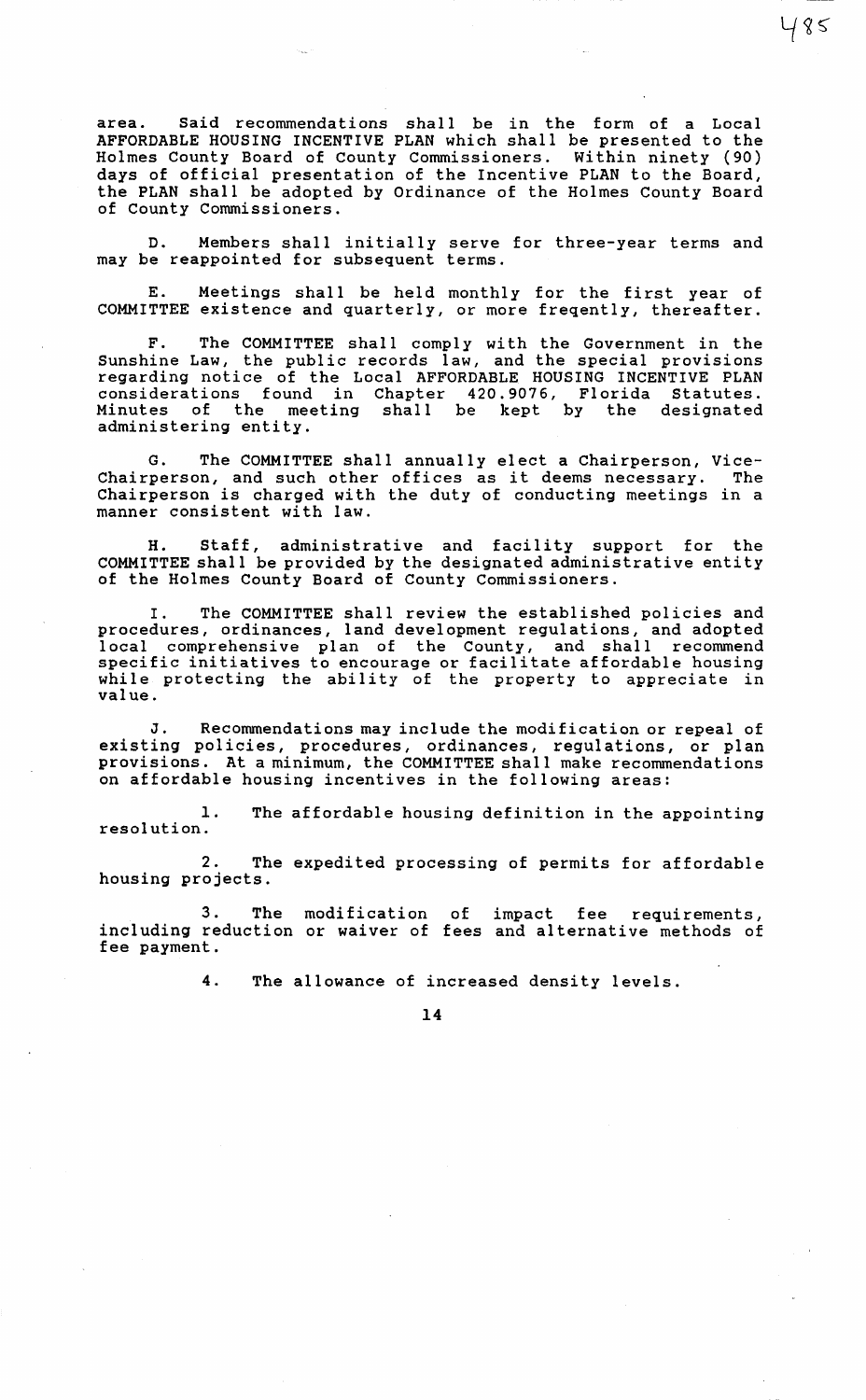5. The reservation of infrastructure capacity for housing for very low-income persons.

6. The transfer of development rights as a financing mechanism for housing for very low-income persons and low-income persons.

7. The reduction of parking and setback requirements.

8. The allowance of zero lot-line configurations.

9. requirements. The modifications of sidewalk and street

10. The establishment of a process by which the County considers, before adoption, procedures and policies that have a significant impact on the cost of housing.

K. The COMMITTEE recommendations shall also include other affordable housing incentives identified by the Affordable Housing Advisory COMMITTEE.

L. To the maximum extent feasible, the approved affordable housing incentive recommendations submitted to the Holmes County Board of County Commissioners must quantify the affordable housing<br>cost reduction anticipated from implementing the specific cost reduction anticipated from implementing recommendations.

Within nine (9) months from the adoption of this Ordinance, the COMMITTEE shall make recommendations approved by a majority of its membership at a public meeting. Notice of the time, date, and place of the public hearing of the COMMITTEE to adopt final affordable housing incentive recommendations shall be published in a newspaper of general circulation in the County. Such notice shall contain a short and concise summary of the affordable housing incentive recommendations to be considered by the COMMITTEE. The notice shall also state the public place where a copy of the tentative COMMITTEE recommendations may be obtained by interested persons.

## SECTION XI. DEVELOPMENT AND ADOPTION OF THE AFFORDABLE HOUSING INCENTIVE PLAN

A. Within ninety (90) days after the receipt of the affordable housing incentive recommendations from the COMMITTEE, the Holmes County Board of County Commissioners shall adopt the Affordable Housing Incentive PLAN. The AFFORDABLE HOUSING INCENTIVE PLAN shall consist of specific initiatives which are designed to encourage, support or ease the processes associated with the provision of affordable housing. The PLAN must include a schedule for implementation, which must at a minimum encompass: